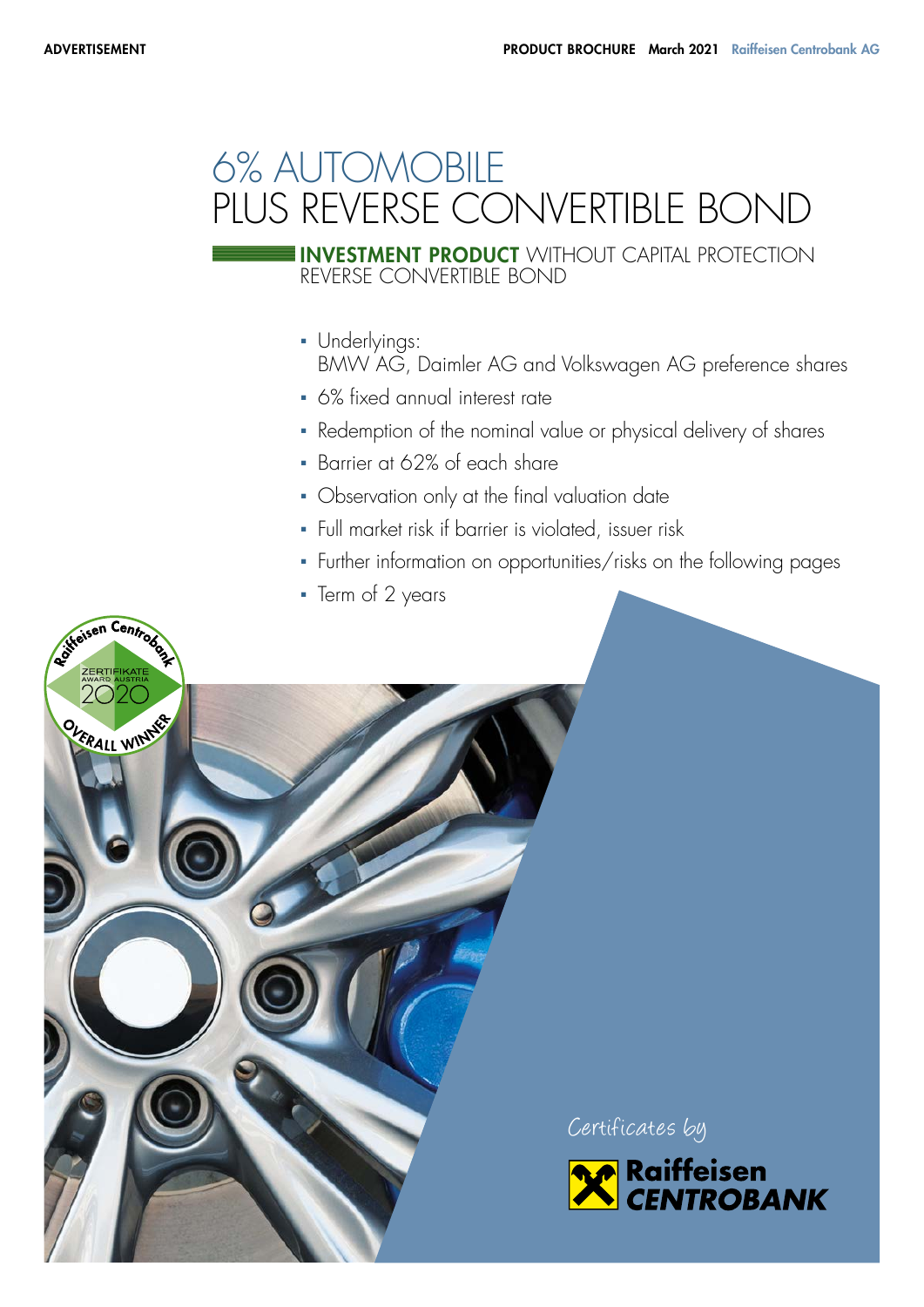## ATTRACTIVE FIXED INTEREST RATE ABOVE MARKET LEVEL In short:

The 6% Automobile Plus Reverse Convertible Bond provides for an attractive fixed interest rate: the interest amount is paid out annually, regardless of the performance of the three underlying shares. Whether the nominal amount is paid out at the end of the term or whether physical delivery of shares takes place depends on the performance of the underlying shares.

#### KEY FACTS

| Issuer*                          | Raiffeisen Centrobank AG                                                |  |  |  |
|----------------------------------|-------------------------------------------------------------------------|--|--|--|
| $\overline{\text{Offer}}$        | continuous issuing                                                      |  |  |  |
| <b>ISIN</b>                      | AT0000A2QDU4                                                            |  |  |  |
| <b>Issue</b> price               | 100%                                                                    |  |  |  |
| Nominal value                    | <b>EUR 1,000</b>                                                        |  |  |  |
| Subscription period <sup>1</sup> |                                                                         |  |  |  |
|                                  | März 23, 2021 - Apr 19, 2021                                            |  |  |  |
| <b>Initial valuation date</b>    | Apr 20, 2021                                                            |  |  |  |
| Issue value date                 | Apr 21, 2021                                                            |  |  |  |
| <b>Final valuation date</b>      | Apr 18, 2023                                                            |  |  |  |
| Maturity date                    | Apr 21, 2023                                                            |  |  |  |
| <b>Strike</b>                    | Closing price of each share                                             |  |  |  |
|                                  | at the initial valuation date                                           |  |  |  |
| Barrier                          | 62% of the respective strike                                            |  |  |  |
| <b>Barrier observation</b>       | only at the                                                             |  |  |  |
|                                  | final valuation date (closing prices)                                   |  |  |  |
| <b>Fixed interest rate</b>       | 6% annually                                                             |  |  |  |
| Interest rate payout dates       |                                                                         |  |  |  |
| Apr 21, 2022; Apr 21, 2023       |                                                                         |  |  |  |
|                                  |                                                                         |  |  |  |
|                                  | Amount of shares = (nominal value/strike)                               |  |  |  |
| Redemption                       | If the closing prices                                                   |  |  |  |
|                                  | of the three underlying shares BMW AG,                                  |  |  |  |
|                                  | Daimler AG and Volkswagen AG preference                                 |  |  |  |
|                                  | shares quote above the respective barrier                               |  |  |  |
|                                  | of 62% at the final valuation date, the                                 |  |  |  |
|                                  | certificate is redeemed at 100% of the                                  |  |  |  |
|                                  | nominal value. Otherwise, physical                                      |  |  |  |
|                                  | delivery of shares is effected according                                |  |  |  |
|                                  | to the amount predefined. Redemption is                                 |  |  |  |
|                                  | dependent on the solvency of RCB*.                                      |  |  |  |
| Listing                          | Vienna, Frankfurt, Stuttgart                                            |  |  |  |
| Quotes                           | www.rcb.at                                                              |  |  |  |
|                                  | * Raiffeisen Centrobank AG is a                                         |  |  |  |
|                                  | 100% owned subsidiary of Raiffeisen Bank                                |  |  |  |
|                                  | International AG - rating of RBI:<br>www.rbinternational.com/ir/ratings |  |  |  |

1 Early closing or extension of the subscription period is within the sole of Raiffeisen Centrobank AG

Attractive yields in a low interest rate environment, partial protection against price slumps and a short term are convincing arguments for many investors. The new 6% Automobile Plus Reverse Convertible Bond combines all these features in one product. The investment product without capital protection provides for a fixed annual interest payment of 6% with a barrier of 62% of the starting value as safety mechanism. The barrier observation takes place only at the final valuation date. The certificate has a term of two years. Further details regarding opportunities and risks are listed on the next page.

#### SHARE BASKET

The share basket of the Reverse Convertible Bond consists of three Automobilen blue-chips:

- **Bayerische Motoren Werke AG** is a leading producer of premium passenger cars and motorcycles with the brands BMW, Mini and Rolls-Royce. The group focuses solely on the premium segment throughout its entire brand range.
- Daimler AG is one of the biggest producers of premium cars and commercial vehicles. Its product range spans from high-quality small cars to large commercial trucks.
- Volkswagen AG is engaged in developing and manufacturing passenger cars under its brands Audi, Bentley, Bugatti, Lamborghini, Porsche, Seat, Skoda und VW as well as commercial vehicles under brands like Scania and MAN.

#### FUNCTIONALITY

Reverse Convertible Bonds have a predefined maturity date, a fixed interest rate and a strike, set at the initial valuation date. Moreover, Plus Reverse Convertible Bonds are equipped with a barrier only active at the end of the term, set below the strike. These parameters remain unchanged during the term. The interest rate, which is above market level, provides investors with an attractive yield if the Plus Reverse Convertible Bond is redeemed at 100% of the nominal value. In case of physical delivery of shares, the interest amount mitigates or may even overcompensate the loss incurred from the delivery of shares.

At the initial valuation date, the closing prices of the three underlying shares are fixed as strikes and the number of shares for potential physical delivery is determined. Additionally, the respective barriers (62% of each respective strike) are set.

- The fixed interest rate of 6% is paid out annually regardless of the performance of the three underlying shares (equals two times EUR 60 per nominal value during the term).
- Redemption of the nominal value at the end of the term depends on the performance of the two underlying shares. At the final valuation date, the closing prices of the shares are compared with their respective barrier.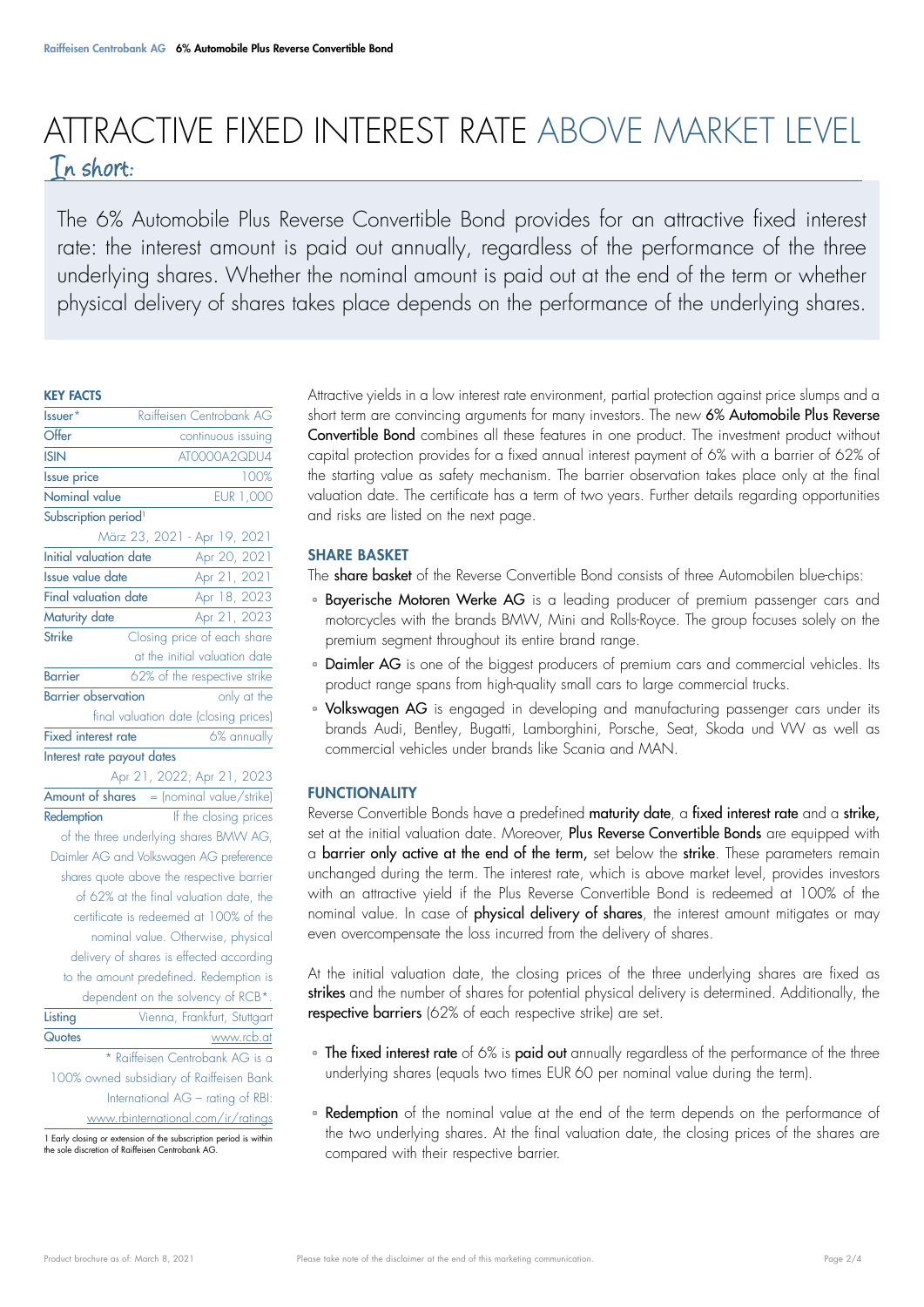#### DEFINED NUMBER OF SHARES

The number of shares to be delivered is determined as follows: Number of shares = nominal value/starting value

Usually this does not result in whole numbers. Due to the fact that shares are traded in whole numbers only, in the event of physical delivery the residual value is paid out in cash (=cash settlement) according to the market value: Fraction of the shares x closing price of the share at the final valuation date = cash settlement

The 6% Automobile Plus Reverse Convertible Bond provides for physical delivery of shares. In the most unfavourable case, the investor gets delivered the worst performing share in the amount predefined.

### Plus Reverse Convertible Bond: with

the 6% Automobile Plus Reverse Convertible Bond the barrier is only observed at the final valuation date.

#### RELEVANT STOCK EXCHANGE

| <b>BMW AG:</b>                             | <b>XFTRA Frankfurt</b> |
|--------------------------------------------|------------------------|
| Daimler AG:                                | <b>XFTRA Frankfurt</b> |
| Volkswagen AG pref. share: XETRA Frankfurt |                        |

#### SUITED MARKET EXPECTATION

| declining               | sideways     | rising      |  |  |  |
|-------------------------|--------------|-------------|--|--|--|
| YOUR INVESTMENT HORIZON |              |             |  |  |  |
| $<$ 3 years             | 3 to 5 years | $> 5$ years |  |  |  |

**NOTE** 

The referenced opportunities and risks represent a selection of the most important facts regarding the product. You are about to purchase a product that is not easy and difficult to understand. For further information see the Base Prospectus (including possible amendments) – approved by the Austrian Financial Market Authority (FMA), deposited at the Oesterreichische Kontrollbank AG and published at www.rcb.at/en/securitiesprospectus (we recommend reading the prospectus before making an investment decision) – in the key information document and among "Customer Information and Regulatory Issues" at www.rcb.at/en/customerinformation

At the final valuation date, one of the following scenarios will apply:

#### SCENARIO 1: The closing price of all three shares quoted ABOVE their barrier on the final valuation date

If the closing prices of BMW AG, Daimler AG AND Volkswagen AG preference shares are always above their **barrier of 62%** of their respective strike at the final valuation date, redemption is effected at 100% of the nominal value. Provided that none of the three shares closes 38% or more below their respective strike on final valuation date, investors obtain the nominal amount of EUR 1,000 at the maturity date. This amount represents the maximum payout.

#### SCENARIO 2: Barrier was TOUCHED/UNDERCUT by at least one of the shares on the final valuation date

If the barrier of 62% of the respective strike is touched or undercut by the closing price of one or both of the underlying shares (BMW AG, Daimler AG, Volkswagen AG preference shares) at the final valuation date, the investor receives the worst performing share (percentage change from strike to closing price at the final valuation date) in the **amount** predefined at the initial valuation date. The difference to the next whole number is paid out.

| <b>EXAMPLE - assumption:</b> if the initial valuation date had been March 5, 2021 |      |                        |       |                       |                                                     |  |
|-----------------------------------------------------------------------------------|------|------------------------|-------|-----------------------|-----------------------------------------------------|--|
| <b>SHARE</b>                                                                      |      | <b>STRIKE*</b><br>100% |       | <b>BARRIER</b><br>62% | <b>NUMBER OF SHARES</b><br>(NOMINAL VALUE / STRIKE) |  |
| Bayerische Motoren Werke AG                                                       | FUR. | 75.67                  | FI IR | 46.915                | 13,2153 shares                                      |  |
| Daimler AG                                                                        | FUR. | 70.22                  |       | FUR 43.536            | 14.2410 shares                                      |  |
| Volkswagen AG preference shares EUR 19.,48                                        |      |                        |       | EUR 119,958           | 5.1685 shares                                       |  |
|                                                                                   |      |                        |       |                       |                                                     |  |

\* … exemplary strike in relation to the closing price of the respective share on March 5, 2021. Source: Reuters: BMWG.DE (ISIN: DE0005190003), DAIGn.DE (ISIN: DE0007100000), VOWG\_p.DE (ISIN: DE0007664039)

#### **OPPORTUNITIES**

#### ▫ Attractive fixed interest rate:

The fixed annual interest amount (6% p.a.) is paid out regardless of the performance of the three underlying shares.

▫ Safety buffer:

Attractive yield in sideways moving and slightly decreasing markets due to the partial protection against falling prices down to the barrier of 62% (observation only at the final valuation date)

▫ Flexibility:

Tradability on the secondary market, no management fees

#### RISKS

#### ▫ Barrier violation:

If the respective barrier is touched or undercut by the closing price of at least one of the three shares at the final valuation date, the investor is entirely subject to market risk, without any protective mechanism.

▫ Limited yield opportunity:

The opportunity for yields is in any case limited to the fixed interest rate (2  $\times$  6% during the term). Investors do not participate in price increases of the underlyings beyond their respective strikes.

▫ Issuer risk / Bail-in:

Certificates are not covered by the Deposit Protection Scheme. Investors are exposed to the risk that Raiffeisen Centrobank AG might be unable to fulfil its payment obligations in respect of the described financial instrument such as in the event of insolvency (issuer risk) or an official directive (Bail-in). A total loss of the capital invested is possible.